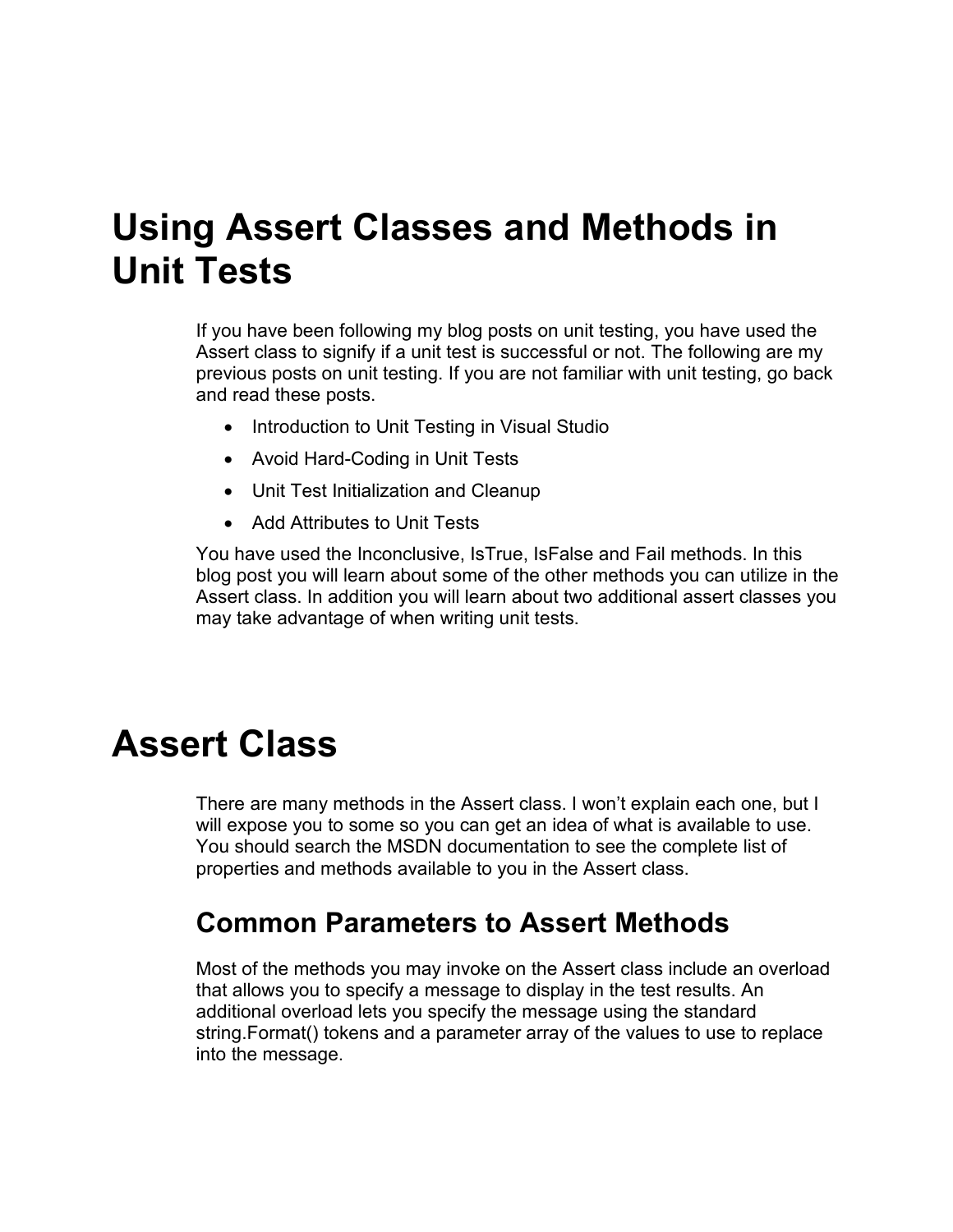```
[TestMethod]
public void FileNameDoesExistSimpleMessage() {
 FileProcess fp = new FileProcess();
 bool fromCall;
 fromCall = fp.FileExists(_GoodFileName);
 Assert.IsTrue(fromCall, "File Does Not Exist.");
}
```
When you run the above test, your Test Explorer window will show the hardcoded message after you click on the failed test [\(Figure 1\)](#page-1-0).



Figure 1: Display hard-coded messages into the results window.

<span id="page-1-0"></span>To include some of the data you gathered during the test, use the format items just as you use in the string.Format() method.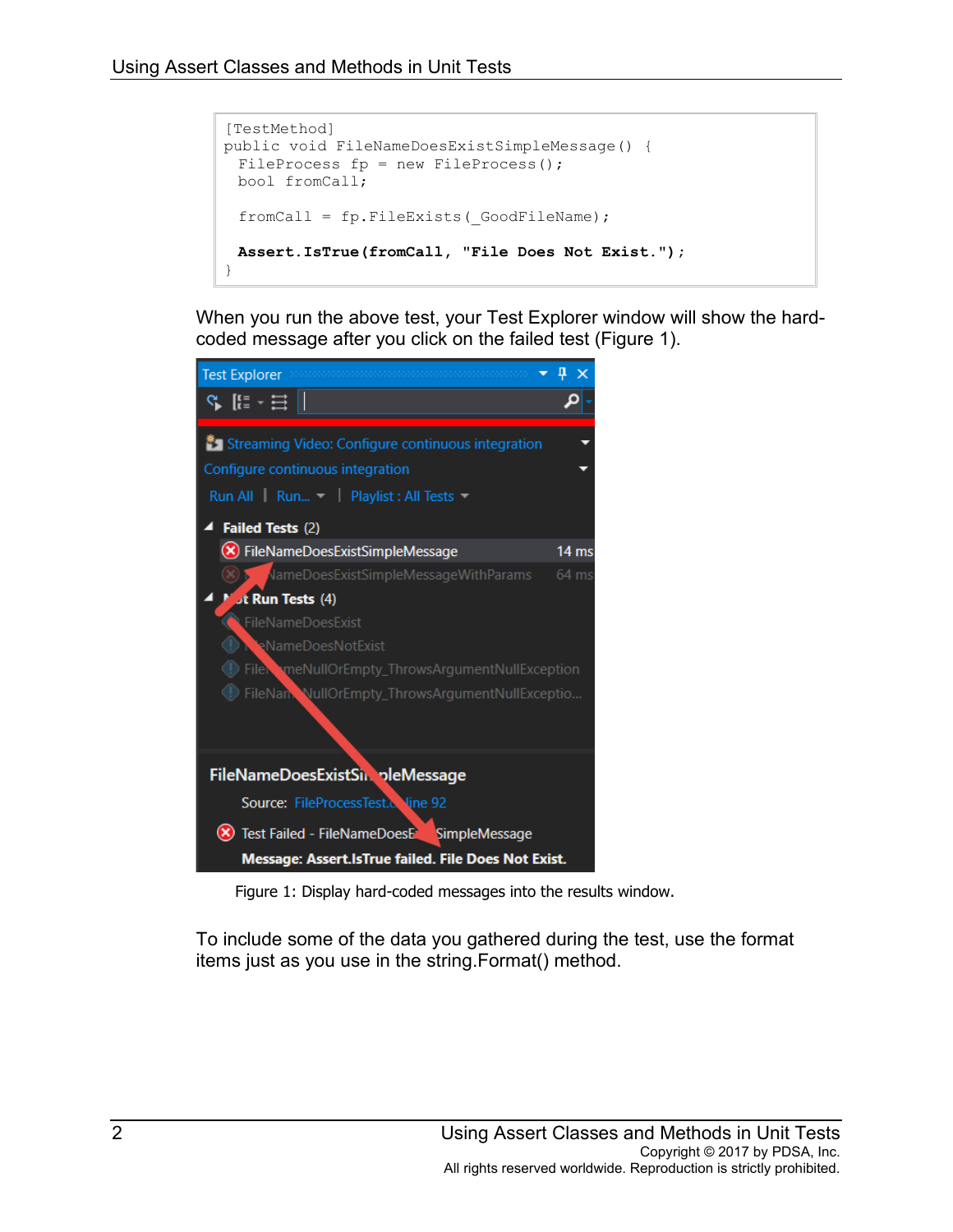```
[TestMethod]
public void FileNameDoesExistSimpleMessageWithParams() {
 FileProcess fp = new FileProcess();
 bool fromCall;
 fromCall = fp.FileExists(_GoodFileName);
 Assert.IsTrue(fromCall, 
   "File {0} Does Not Exist.", 
    _GoodFileName);
}
```
When you run this test, you get the message shown in [Figure 2.](#page-2-0)



Figure 2: Display messages with data from the unit test itself.

### <span id="page-2-0"></span>**AreEqual Method**

The AreEqual method compares two variables of the same data type to determine if they are equivalent. There are overloads for each of the different data types such as double, single, int, etc. You may add your own custom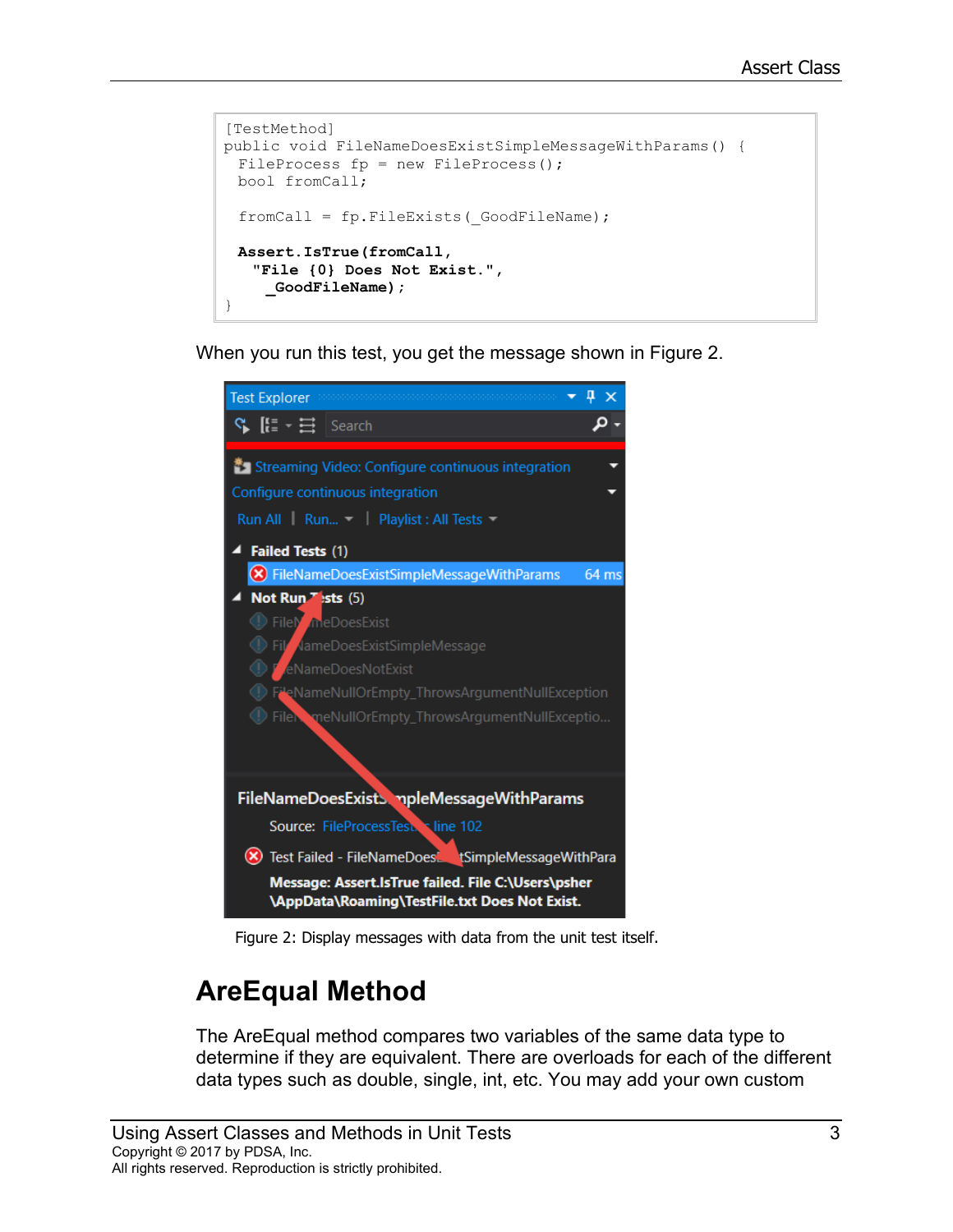message, and specify format items as explained earlier. Below are just a few of the data types you can compare.

```
Assert.AreEqual(int, int);
Assert.AreEqual(bool, bool);
Assert.AreEqual(double, double);
```
Here is an example using integer data types.

```
[TestMethod]
public void AreEqualTest() {
 int x = 1;
 int y = 1;
 Assert.AreEqual(x, y);
}
```
When the two variables you wish to compare are of a string data type, you may also specify a CultureInfo object to handle string comparisons based on the language of the user. You may also specify a boolean value to perform a case-sensitive or case-insensitive comparison of the strings.

```
AreEqual(string, string) // case-insensitive
AreEqual(string, string, true) // case-sensitive
AreEqual(string, string, CultureInfo) // Use a culture
```
#### **AreNotEqual Method**

To compare two values to see if they are not equal you use the AreNotEqual method. This method, like the AreEqual method, has several overloads you can use based on the different data types. Below is a sample of using the AreNotEqual method.

```
[TestMethod]
public void AreNotEqualTest() {
 int x = 1;
 int y = 2;
 Assert.AreNotEqual(x, y);
}
```
#### **AreSame Method**

To compare two objects to see if they are the same object. For example, if you write the following test: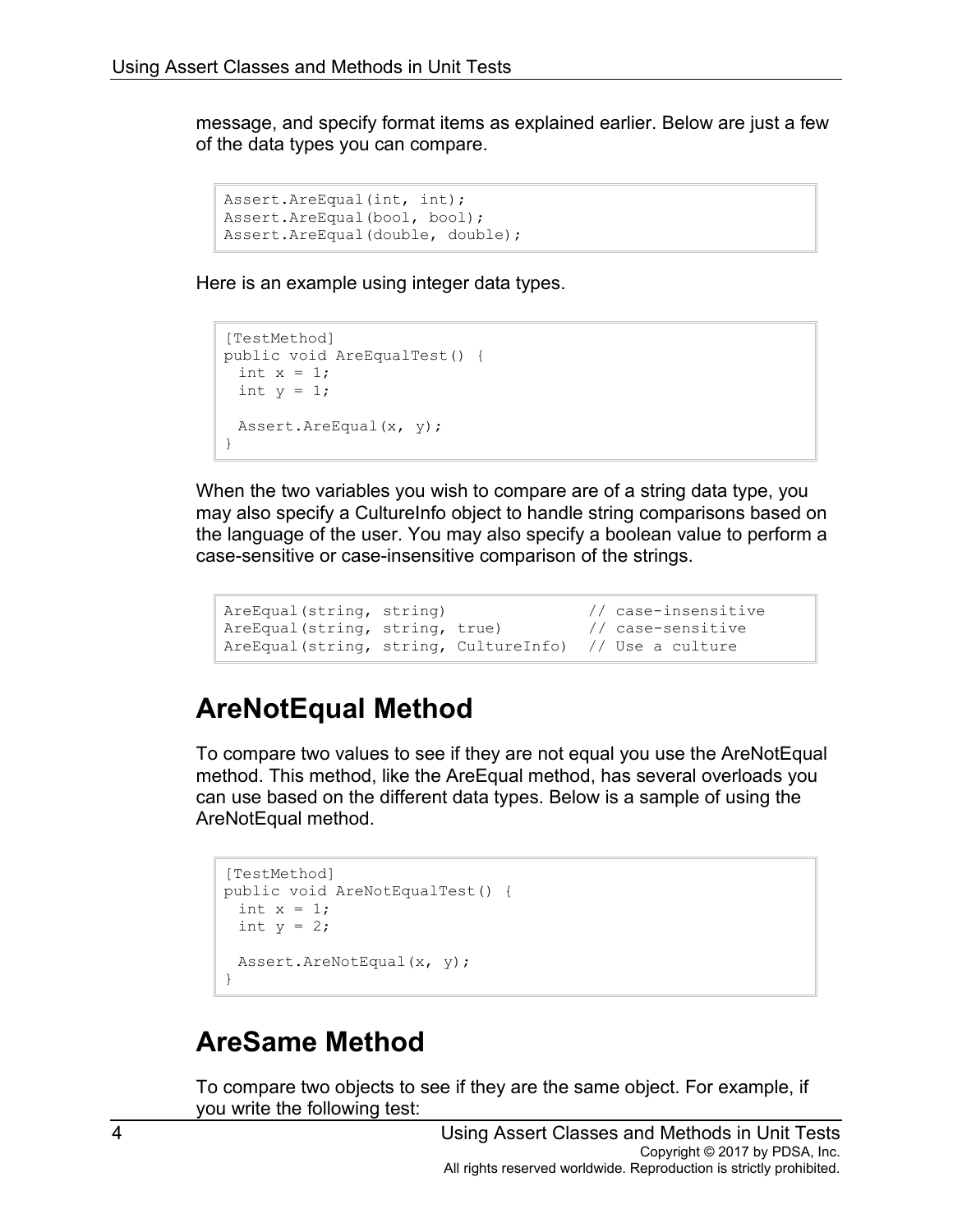```
[TestMethod]
public void AreSameTest() {
 FileProcess x = new FileProcess();
 FileProcess y = new FileProcess();
 Assert.AreSame(x, y);
}
```
This test will fail, because the two objects point to two different objects. If you change this test to look like the following, where you assign the variable x to the variable y, then this test will succeed.

```
[TestMethod]
public void AreSameTest() {
 FileProcess x = new FileProcess();
 FileProcess y = x;Assert.AreSame(x, y);
}
```
#### **AreNotSame Method**

To compare two objects to see if they are NOT the same object. In this case, the following test would succeed.

```
[TestMethod]
public void AreNotSameTest() {
 FileProcess x = new FileProcess();
 FileProcess y = new FileProcess();
 Assert.AreNotSame(x, y);
}
```
### **IsInstanceOfType Method**

You can use this method to determine if an object returned from a method is of a certain type. For example, you may have a method that returns an interface or a base class. When you call this method from your unit test, you might wish to compare the type of instance that is returned against the type you are expecting.

Look at the class diagram in [Figure 3](#page-5-0) in which you have a Person class with two properties. Both the Employee and the Supervisor classes inherit from the Person class. The PersonManager class has a method named CreatePerson that returns a Person object. Depending on the parameters you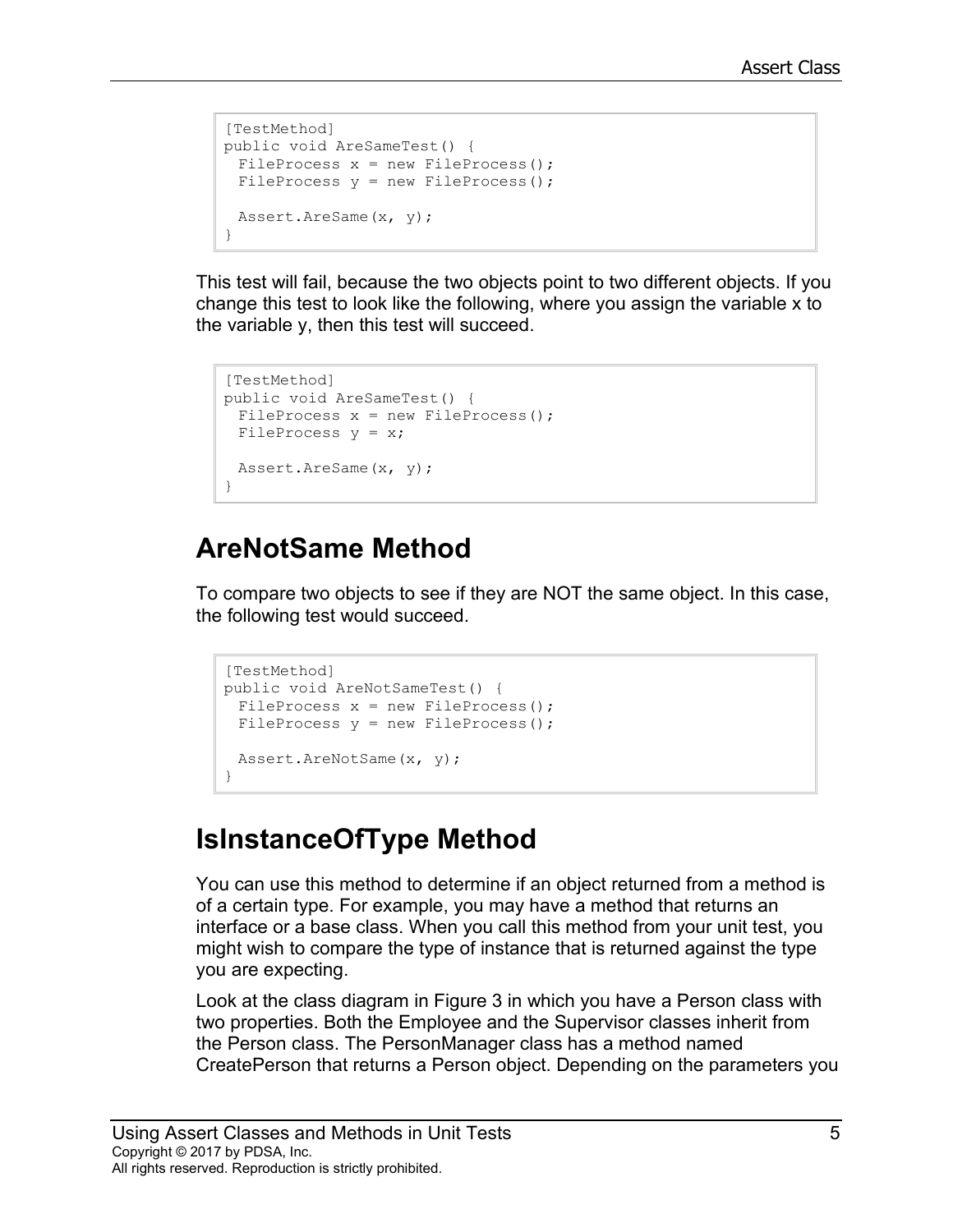pass to the CreatePerson method, determines the type of object passed back. Either an Employee or a Supervisor object is returned.



Figure 3: A class diagram for our example

<span id="page-5-0"></span>You can write a unit test to determine what the type is. In the unit test below, you pass a true value to the CreatePerson method. This value tells CreatePerson to return a Supervisor object. You use the IsInstanceOfType method to compare the variable per against the typeof(Supervisor).

```
[TestMethod]
public void IsInstanceOfTypeTest() {
 PersonManager mgr = new PersonManager();
 Person per;
 per = mgr.CreatePerson("Paul", "Sheriff", true);
 Assert.IsInstanceOfType(per, typeof(Supervisor));
}
```
#### **IsNotInstanceOfType Method**

This method is the same as the IsInstanceOfType, but checks to see if the instance returned is not of a specific type.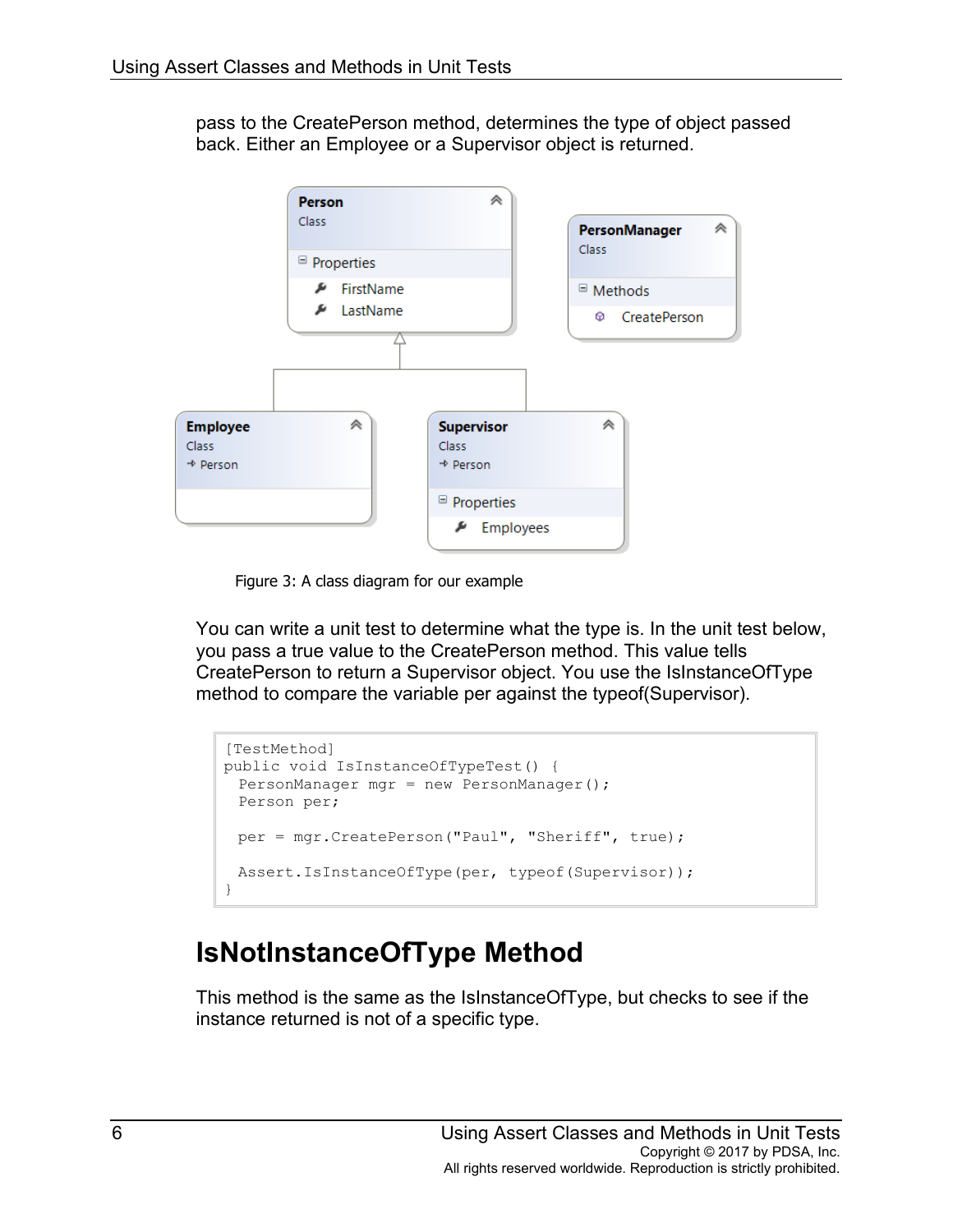#### **IsNull Method**

Call this method to compare the return result from a method against null. If the return result is a null, then the test succeeds. In the unit test below, if you pass an empty string as the first name to the CreatePerson method, that method returns a null object.

```
[TestMethod]
public void IsNullTest() {
 PersonManager mgr = new PersonManager();
 Person per;
 per = mgr.CreatePerson("", "Sheriff", true);
 Assert.IsNull(per);
}
```
### **IsNotNull Method**

This method is the same as the IsNull method, but checks to see if the value returned is not null.

## **StringAssert**

When working with strings, you commonly need to check to see if one string is contained within another, or if one string matches a regular expression, or a string starts or ends with a specific character or other string value. To test these in a unit test, use the StringAssert class with any of the following methods.

- Contains
- DoesNotContain
- **Matches**
- DoesNotMatch
- StartsWith
- EndsWith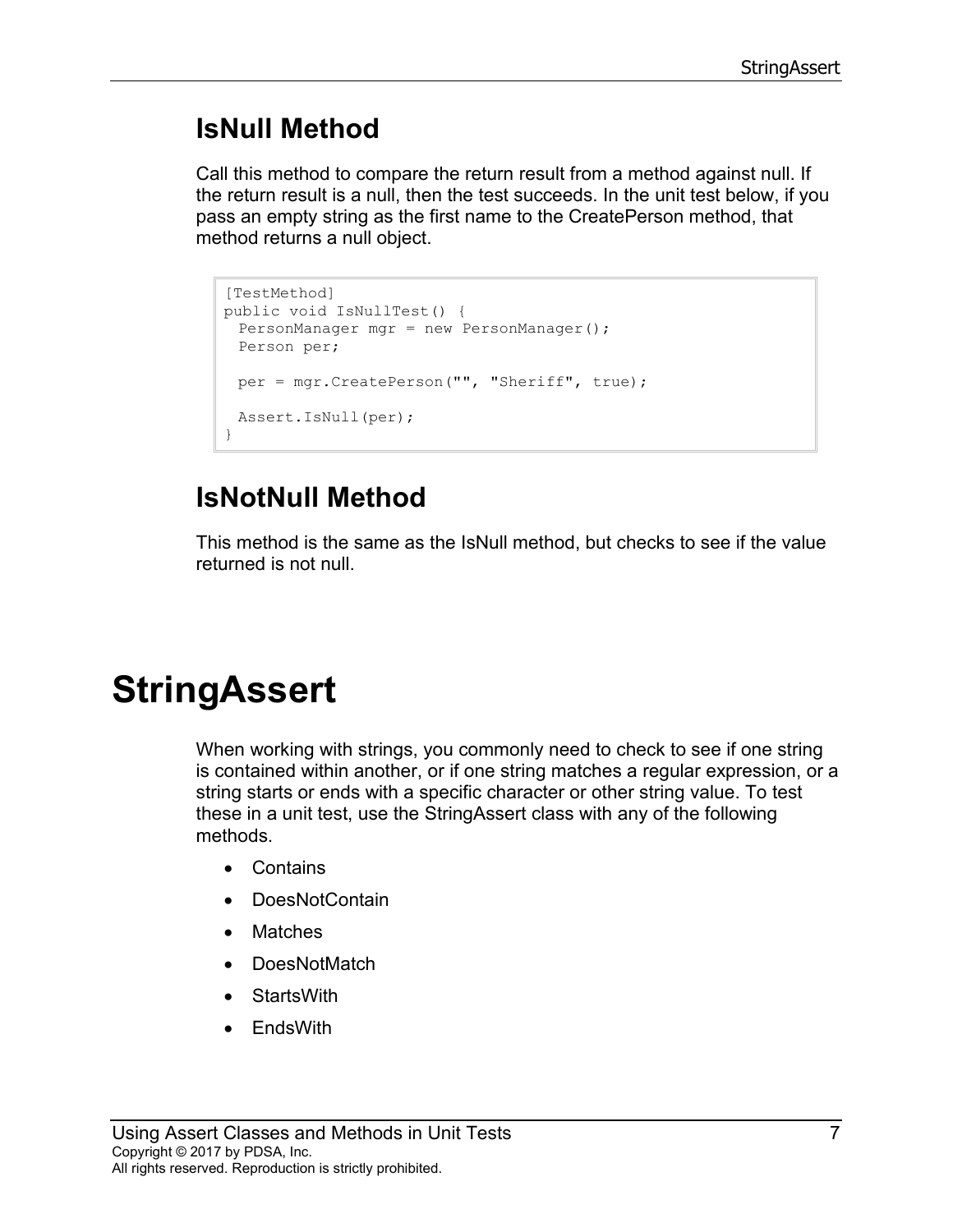## **CollectionAssert**

Many methods you write in your applications deal with collections of data. This data could be retrieved from a database, an XML file, or simply arrays of objects you create in your code. The CollectAssert class allows you to test a known set of data in a collection against the collection returned from the method you are testing. You do not need to do any looping through the collections, the CollectionAssert class will do all of that for you. Below is a list of the various methods you can use.

- AllItemsAreInstancesOfType
- AllItemsAreNotNull
- AllItemsAreUnique
- **AreEqual**
- AreNotEqual
- **AreEquivalent**
- **AreNotEquivalent**
- **Contains**
- DoesNotContain
- IsSubsetOf
- IsNotSubsetOf

## **Summary**

In this post, you learned more about the different methods in the Assert class. You also learned about two additional classes to help you test strings and collections. All methods in the various Assert classes contain overloads to allow you to add your own custom message to display in the test results. With this many methods available to you, writing your unit tests should go quickly.